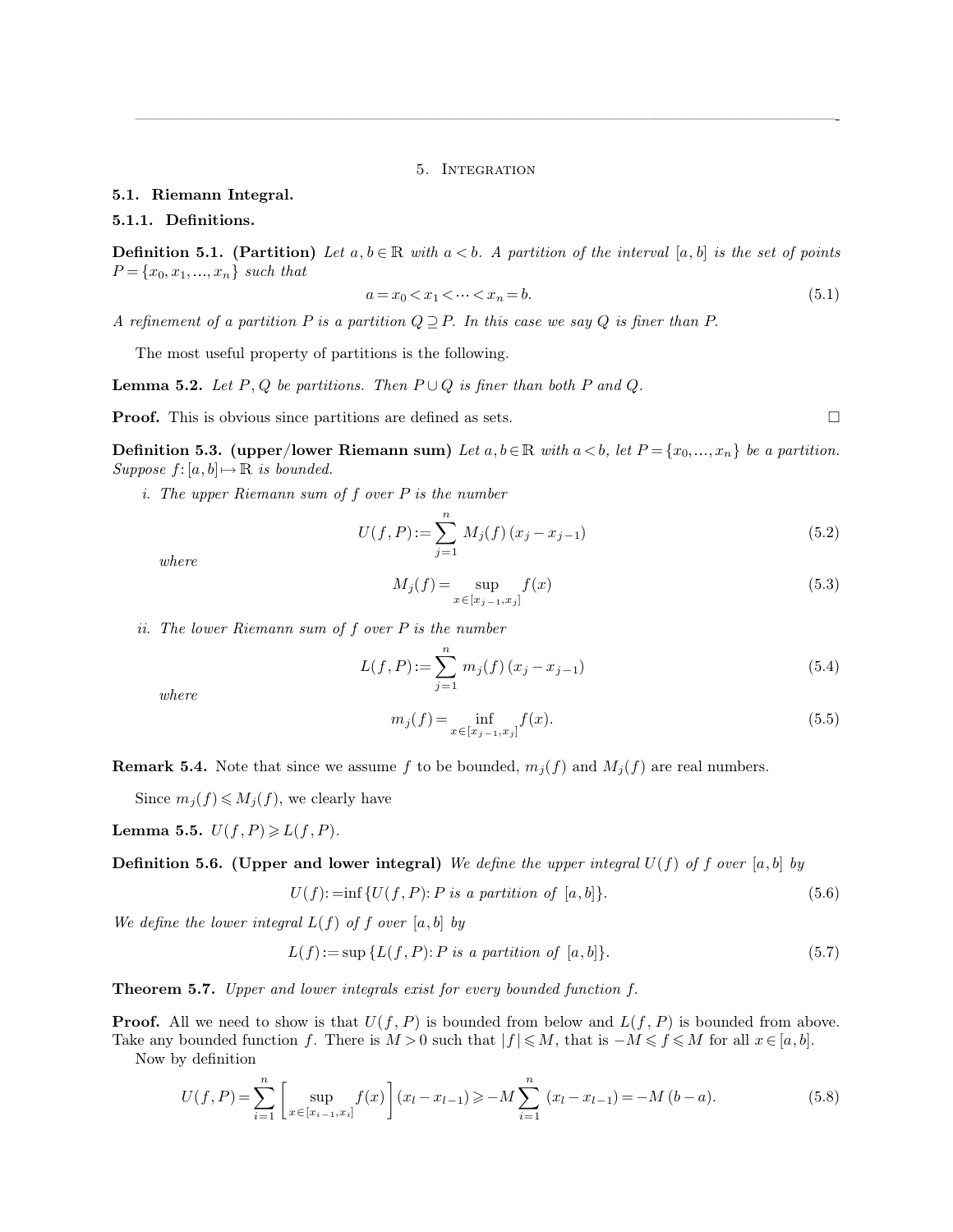Similarly we can prove  $L(f, P) \leq M (b - a)$ .

# **Theorem 5.8.**  $U(f) \ge L(f)$ .

Naïvely, we only need to take inf and sup of left/right side of  $U(f, P) \geq U(f, P)$ . However this is wrong. If we imagine the process of taking inf as finding  $P_n$  such that  $U(f, P_n) \longrightarrow U(f)$ , then the fact that it's the same P on both sides leads to

<span id="page-1-1"></span>
$$
U(f) = \lim_{n \to \infty} U(f, P_n) \ge \lim_{n \to \infty} L(f, P_n)
$$
\n(5.9)

which, even if it exists, is usually not  $L(f) = \inf_P L(f, P)$ . A related issue is,  $f(x) \geq g(x) \Rightarrow \inf_x f(x) \geq$  $\sup_x g(x)$ , for example take  $f = g$ . Then unless f is a constant, we won't have  $\inf_x f(x) \geq \sup_x g(x) = \sup_x f(x)$ .

To prove Theorem [5.8,](#page-1-0) the following Lemma is needed.

**Lemma 5.9.** *Let*  $P \subseteq Q$  *be partitions. Then*  $U(f, Q) \leq U(f, P)$  *and*  $L(f, Q) \geq L(f, P)$ *.* 

**Proof.** We prove the first claim. The proof for the second is similar.

Let  $Q = \{x_0, x_1, ..., x_n\}$ . Then as  $P \subseteq Q$ , we have  $P = \{x_{n_0}, ..., x_{n_k}\}$  with  $k \leq n$ , and  $n_0 = 0$ ,  $n_k = n$ . Now consider

$$
\begin{aligned}\n\begin{bmatrix}\n\sup_{x \in [x_{n_{i-1}}, x_{n_i}]} f(x)\n\end{bmatrix} (x_{n_i} - x_{n_{i-1}}) &= \n\begin{bmatrix}\n\sup_{x \in [x_{n_{i-1}}, x_{n_i}]} f(x)\n\end{bmatrix} (x_{n_i} - x_{n_i-1}) \\
&+ \begin{bmatrix}\n\sup_{x \in [x_{n_{i-1}}, x_{n_i}]} f(x)\n\end{bmatrix} (x_{n_i-1} - x_{n_i-2}) \\
&+ \cdots + \begin{bmatrix}\n\sup_{x \in [x_{n_{i-1}}, x_{n_i}]} f(x)\n\end{bmatrix} (x_{n_{i-1}+1} - x_{n_{i-1}}) \\
&\ge \begin{bmatrix}\n\sup_{x \in [x_{n_{i-1}}, x_{n_i}]} f(x)\n\end{bmatrix} (x_{n_i} - x_{n_i-1}) \\
&+ \begin{bmatrix}\n\sup_{x \in [x_{n_{i-1}}, x_{n_i}]} f(x)\n\end{bmatrix} (x_{n_i} - x_{n_i-1}) \\
&+ \cdots + \begin{bmatrix}\n\sup_{x \in [x_{n_{i-1}}, x_{n_{i-2}}]} f(x)\n\end{bmatrix} (x_{n_{i-1}+1} - x_{n_{i-1}}).\n\end{aligned}
$$
\n
$$
= \sum_{j=n_{i-1}+1}^{n_i} \begin{bmatrix}\n\sup_{x \in [x_{j-1}, x_{j}]} f(x)\n\end{bmatrix} (x_j - x_{j-1}). \tag{5.10}
$$

Therefore we have

$$
U(f, P) = \sum_{i=1}^{k} \left[ \sup_{x \in [x_{n_{i-1}}, x_{n_i}]} f(x) \right] (x_{n_i} - x_{n_{i-1}})
$$
  
\n
$$
\geq \sum_{i=1}^{k} \left\{ \sum_{j=n_{i-1}+1}^{n_i} \left[ \sup_{x \in [x_{j-1}, x_j]} f(x) \right] (x_j - x_{j-1}) \right\}
$$
  
\n
$$
= \sum_{l=1}^{n} \left[ \sup_{x \in [x_{l-1}, x_l]} f(x) \right] (x_l - x_{l-1}) = U(f, Q). \tag{5.11}
$$

**Proof.** (of Theorem [5.8\)](#page-1-0) We first show that  $U(f, P) \ge L(f, Q)$  for any partitions P, Q. By Lemmas [5.5](#page-0-0) and [5.9](#page-1-1) we have

$$
U(f, P) \ge U(f, P \cup Q) \ge L(f, P \cup Q) \ge L(f, Q). \tag{5.12}
$$

Now we take infinmum over  $P$ :

$$
U(f) = \inf_{P \text{ is a partition}} U(f, P) \ge \inf_{P} L(f, Q) = L(f, Q)
$$
\n
$$
(5.13)
$$

Finally we take supreme over Q:

<span id="page-1-0"></span>
$$
L(f) = \sup_{Q} L(f, Q) \le U(f). \tag{5.14}
$$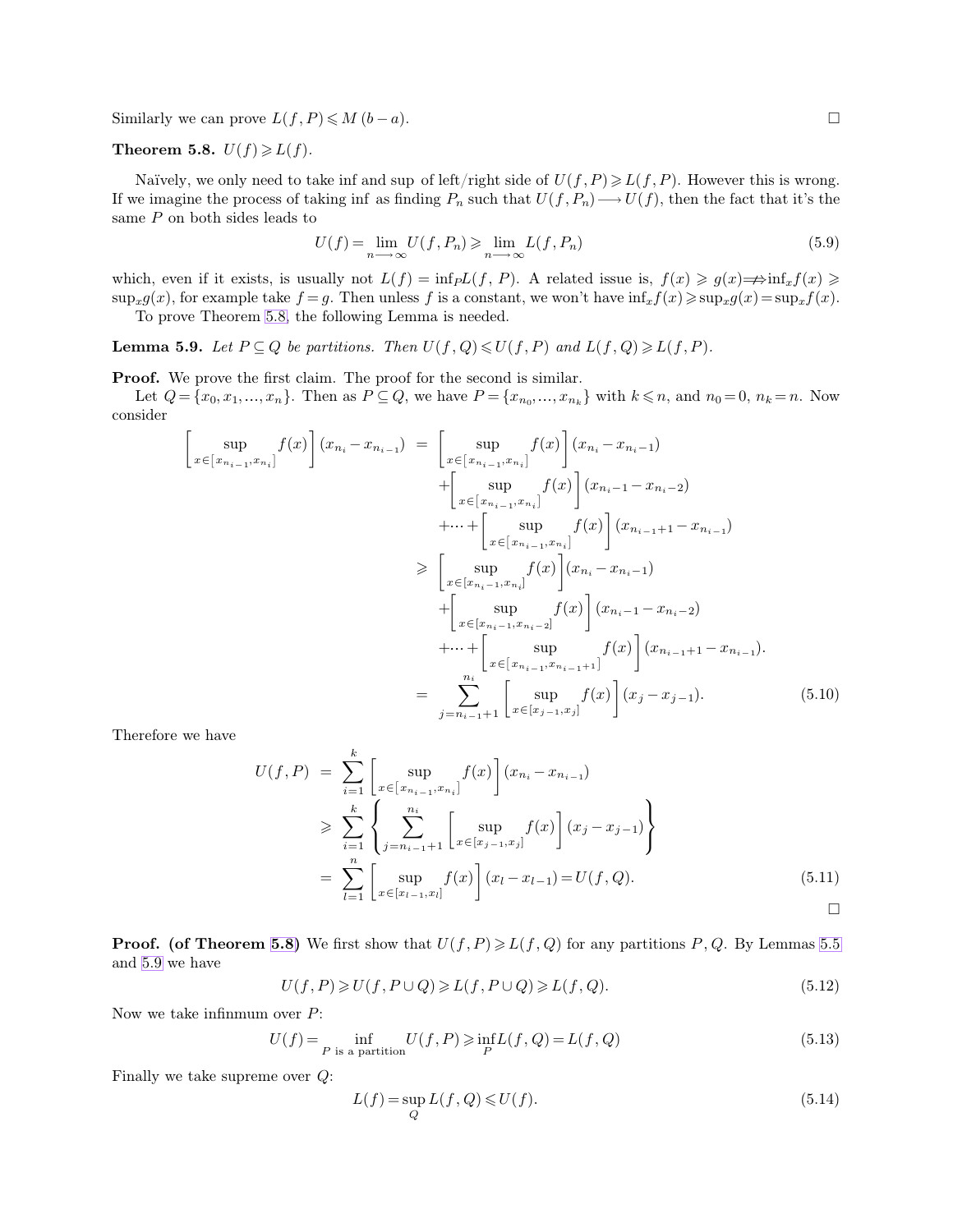<span id="page-2-0"></span>Thus ends the proof.  $\square$ 

**Definition 5.10.** *A bounded function on* [a, b] *is said to be Riemann integrable if*  $L(f) = U(f)$ *. In this case we denote this common value by*  $\int_{a}^{b}$  $\int_a^b f(x) dx$ .

In the following examples we set  $a, b \in \mathbb{R}$ ,  $a < b$ .

**Example 5.11.** The constant function  $f(x) = c$  is integrable with  $\int_a^b$  $\int_a^b f(x) dx = c (b - a).$ 

**Proof.** Let  $P = \{x_0, ..., x_n\}$  be an arbitrary partition. Then we have

$$
U(f, P) = \sum_{j=1}^{n} \left[ \sup_{[x_{j-1}, x_j]} f \right] |x_j - x_{j-1}| = \sum_{j=1}^{n} c |x_j - x_{j-1}| = c \left[ \sum_{j=1}^{n} |x_j - x_{j-1}| \right] = c(b - a). \tag{5.15}
$$

Similarly we have

$$
L(f, P) = \sum_{j=1}^{n} \left[ \inf_{[x_{j-1}, x_j]} f \right] |x_j - x_{j-1}| = c(b - a).
$$
 (5.16)

Since P is arbitrary, we have  $U(f) = c(b-a) = L(f)$ , therefore f is integrable with  $\int_a^b$  $\int_a^b f(x) dx = c (b - a)$ . □ **Example 5.12.** The function  $f(x) = x$  is integrable with  $\int_{a}^{b}$  $\int_a^b f(x) dx = \frac{b^2 - a^2}{2}$  $\frac{a}{2}$ .

**Proof.** Let  $P = \{x_0, ..., x_n\}$  be an arbitrary partition. Then

$$
U(f, P) = \sum_{j=1}^{n} \left[ \sup_{[x_{j-1}, x_j]} f \right] |x_j - x_{j-1}| = \sum_{j=1}^{n} x_j (x_j - x_{j-1});
$$
\n(5.17)

$$
L(f, P) = \sum_{j=1}^{n} x_{j-1} (x_j - x_{j-1}).
$$
\n(5.18)

Now we notice that

$$
U(f, P) + L(f, P) = \sum_{j=1}^{n} (x_j + x_{j-1})(x_j - x_{j-1}) = \sum_{j=1}^{n} (x_j^2 - x_{j-1}^2) = x_n^2 - x_{n-1}^2 = b^2 - a^2,
$$
(5.19)

and

$$
U(f, P) - L(f, P) = \sum_{j=1}^{n} (x_j - x_{j-1})^2.
$$
\n(5.20)

Now if we take a particular  $P_n^* = \left\{a, a + \frac{b-a}{n}, ..., a + \frac{n-1}{n}(b-a), b\right\}$ , we have

$$
U(f) - L(f) \leqslant U(f, P_n^*) - L(f, P_n^*) = \frac{(b-a)^2}{n}.
$$
\n
$$
(5.21)
$$

As this holds for all  $n \in \mathbb{N}$ , we conclude  $U(f) = L(f)$ . Thus f is integrable.

To find the integral, we use:

$$
U(f) + L(f, P) \le U(f, P) + L(f, P) = b^2 - a^2 \Longrightarrow U(f) + L(f) \le b^2 - a^2; \tag{5.22}
$$

On the other hand

$$
U(f, P) + L(f) \ge U(f, P) + L(f, P) = b^2 - a^2 \Longrightarrow U(f) + L(f) \ge b^2 - a^2.
$$
\n(5.23)

Summarizing, we have

$$
U(f) = L(f), \qquad U(f) + L(f) = b^2 - a^2,\tag{5.24}
$$

therefore 
$$
\int_{a}^{b} f(x) dx = \frac{b^2 - a^2}{2}
$$
.

**Remark 5.13.** Note that similar to the proof of Theorem [5.8,](#page-1-0) the fact that it's the same P in

<span id="page-2-1"></span>
$$
U(f, P) + L(f, P) = b^2 - a^2
$$
\n(5.25)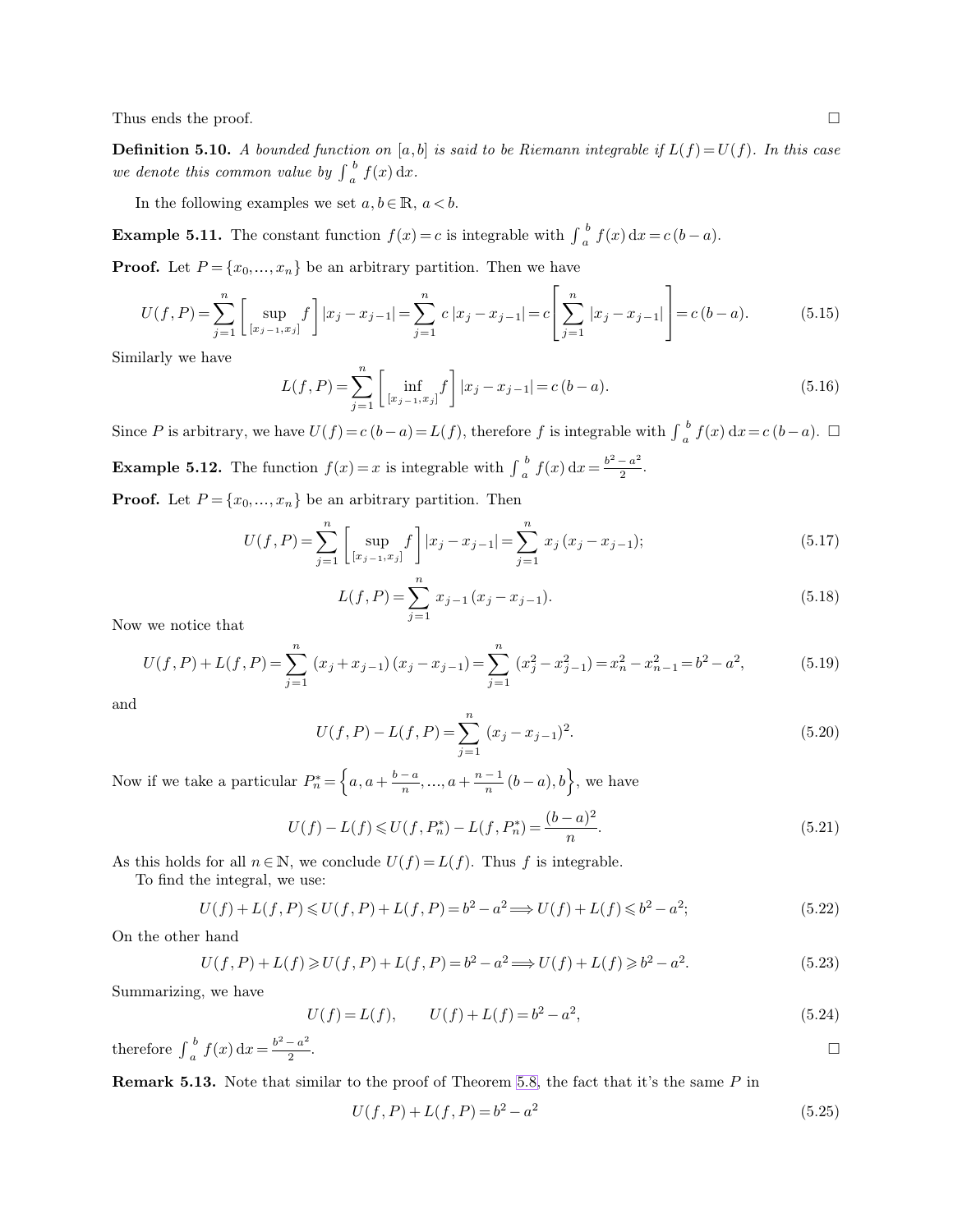makes it incorrect to conclude directly

<span id="page-3-0"></span>
$$
\inf_{P} U(f, P) + \sup_{P} L(f, P) = b^2 - a^2.
$$
\n(5.26)

**Example 5.14.** Consider the Dirichlet function:  $f(x) = \begin{cases} 1 & x \text{ rational} \\ 0 & x \text{ irrational} \end{cases}$ , then  $f(x)$  is not integrable.

**Proof.** Let P be an arbitrary partition. We know that in every  $[x_{i-1}, x_i]$ , there is at least one rational number and one irrational number. That is  $\sup_{[x_{i-1},x_i]} f = 1$ ,  $\inf_{[x_{i-1},x_i]} f = 0$ . Consequently

$$
U(f, P) = 1, \qquad L(f, P) = 0 \tag{5.27}
$$

for every partition. Therefore  $U(f) = 1 \neq 0 = L(f)$ , that is f is not integrable.

**Theorem 5.15.** *A bounded function on* [a, b] *is integrable if and only if for each*  $\varepsilon > 0$ *, there exists a partition* P *of* [a, b] *such that*

$$
U(f, P) - L(f, P) < \varepsilon. \tag{5.28}
$$

*More practically, if we can find partitions*  $P_n$  *such that*  $U(f, P_n) - L(f, P_n) \longrightarrow 0$ *, then* f *is integrable and* 

$$
\int_{a}^{b} f(x) dx = \lim_{n \to \infty} U(f, P_n) = \lim_{n \to \infty} L(f, P_n).
$$
\n(5.29)

**Proof.**

• "Only if". Let f be integrable. Then  $U(f) = L(f)$ . By definition there are partitions  $P_1$  and  $P_2$  such that

$$
U(f, P_1) < U(f) + \varepsilon/2; \qquad L(f, P_2) > L(f) - \varepsilon/2. \tag{5.30}
$$

Now set  $P = P_1 \cup P_2$ . We have, by Lemma [5.9,](#page-1-1)

$$
U(f, P) \le U(f, P_1) < U(f) + \varepsilon/2; \qquad L(f, P) \ge L(f, P_2) > L(f) - \varepsilon/2. \tag{5.31}
$$

As  $U(f) = L(f)$ , and  $U(f, P) \ge L(f, P)$ , it follows that

<span id="page-3-1"></span>
$$
U(f, P) - L(f, P) < \varepsilon. \tag{5.32}
$$

"If". Take  $\varepsilon = 1/n$ . Then there is a partition  $P_n$  such that

$$
U(f, P_n) - L(f, P_n) < \varepsilon < 1/n. \tag{5.33}
$$

As  $U(f, P_n) \ge U(f) \ge L(f) \ge L(f, P_n)$ , we have  $0 \le U(f) - L(f) < 1/n$  for any  $n \in \mathbb{N}$ . This can hold only when  $U(f) = L(f)$ .

• Proof of the "more practically" part. Assume that there are partitions  $P_n$  such that  $U(f, P_n) - L(f, P_n)$  $P_n) \longrightarrow 0.$ 

First we show that f is integrable. For any  $\varepsilon > 0$ , there is  $N \in \mathbb{N}$  such that  $U(f, P_{N+1}) - L(f,$  $P_{N+1}$ )  $\lt \varepsilon$ . Therefore f is integrable.

Now we show that  $\int_{a}^{b}$  $\int_{h}^{b} f(x) dx = \lim_{n \to \infty} U(f, P_n) = \lim_{n \to \infty} L(f, P_n)$ . Note that the existence of the two limits is not given, that is we need to show this existence.

Consider the partition  $Q_n = P_1 \cup \dots \cup P_n$ . Then we have

$$
L(f, Q_1) \leq L(f, Q_2) \leq \dots \leq L(f, Q_n) \leq \dots \leq U(f, Q_1); \tag{5.34}
$$

$$
U(f, Q_1) \geqslant U(f, Q_2) \geqslant \dots \geqslant U(f, Q_n) \geqslant \dots \geqslant L(f, Q_1). \tag{5.35}
$$

Thus  $\lim_{n\longrightarrow\infty}U(f,Q_n)$  and  $\lim_{n\longrightarrow\infty}L(f,Q_n)$  exist.

Since

$$
U(f, P_n) - L(f, P_n) \ge U(f, Q_n) - L(f, Q_n)
$$
\n(5.36)

we have, by Squeeze Theorem

$$
U(f, Q_n) - L(f, Q_n) \longrightarrow 0 \tag{5.37}
$$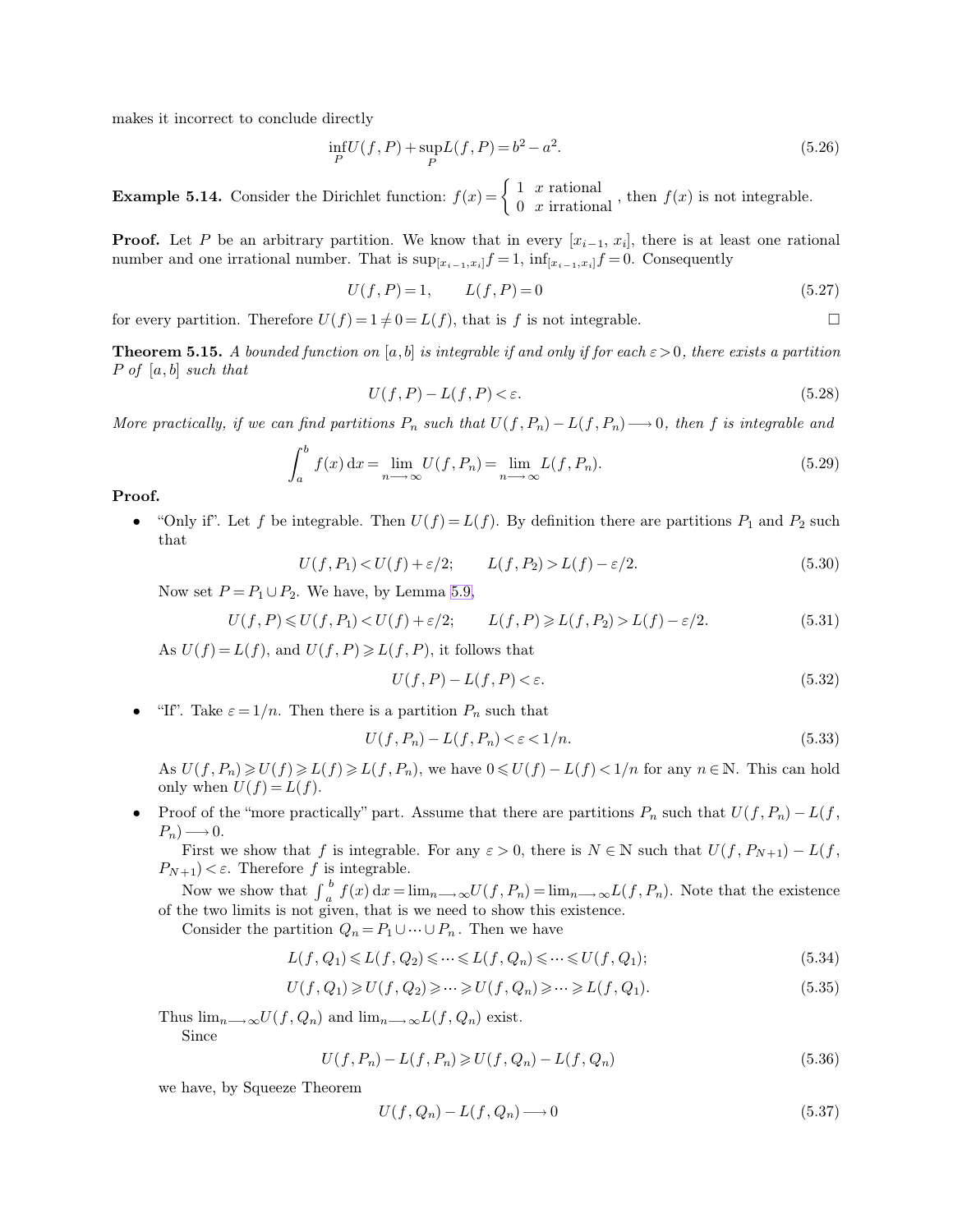<span id="page-4-0"></span>which, together with the definition of  $U(f)$ ,  $L(f)$ , gives us

$$
\int_{a}^{b} f(x) dx = U(f) = L(f) = \lim_{n \to \infty} U(f, Q_n) = \lim_{n \to \infty} L(f, Q_n).
$$
 (5.38)

Finally we show that  $\lim_{n\longrightarrow\infty}U(f, P_n)$  and  $\lim_{n\longrightarrow\infty}L(f, P_n)$  exist and equal the integral. Write

$$
U(f) \leq U(f, P_n) \leq L(f, Q_n) + U(f, P_n) - L(f, P_n)
$$
\n(5.39)

Taking limits on both sides and apply Squeeze Theorem gives the desired result.

As we have seen in Example [5.12,](#page-2-0) establishing integrability through definition is surprisingly tricky, even for very simple functions. Also note that what we essentially did in Example [5.12](#page-2-0) is just proving a special case of Theorem [5.15.](#page-3-0)

**Theorem 5.16.** *If* f *is continuous over* [a, b]*, then* f *is integrable.*

**Proof.** (Not required) Since f is continuous, f is uniformly continuous. For any  $\varepsilon > 0$ , there is  $\delta > 0$  such that whenever  $|x - y| < \delta$ , we have  $|f(x) - f(y)| < \varepsilon/(b - a)$ .

Now take  $n \in \mathbb{N}$  such that  $\frac{b-a}{n} < \delta$ , and let  $P = \left\{a, a + \frac{b-a}{n}, a + 2\frac{b-a}{n}, ..., b\right\}$ . Then we have

$$
|f(x) - f(y)| < \varepsilon/(b - a) \qquad \forall x, y \in \left[a + j\frac{b - a}{n}, a + (j + 1)\frac{b - a}{n}\right].\tag{5.40}
$$

It follows that

$$
M_j(f) - m_j(f) < \varepsilon/(b - a). \tag{5.41}
$$

Thus we have

$$
U(f) - L(f) \le U(f, P) - L(f, P) < \frac{\varepsilon}{b - a} \left( b - a \right) = \varepsilon. \tag{5.42}
$$

So f is integrable.

When  $f$  is not continuous, it may or may not be integrable.

h

**Example 5.17.** Let  $f = \begin{cases} 1 & x < 0 \\ 0 & x > 0 \end{cases}$  $\begin{array}{c} 1 & x \leq 0 \\ 0 & x \geq 0 \end{array}$ . Prove that f is integrable over  $[-1, 1]$ .

**Proof.** Thanks to Theorem [5.15,](#page-3-0) all we need to show is that, for every  $\varepsilon$ , there exists a partition  $P = \{x_0, ..., x_n\}$  such that  $U(f, P) - L(f, P) < \varepsilon$ .  $x_n$ } such that  $U(f, P) - L(f, P) < \varepsilon$ .

Take  $n \in \mathbb{N}$  such that  $1/n < \varepsilon$ . Set  $P = \{-1, -1 + \frac{1}{n}, \dots, -\frac{1}{n}\}$  $\frac{1}{n}, 0, \frac{1}{n}$  $\frac{1}{n}, \ldots, \frac{n-1}{n}, 1$ . Then on each subinterval we have sup  $f = \inf f$  except on  $\left[ -\frac{1}{n} \right]$  $\left[\frac{1}{n},0\right]$  we have

$$
\sup_{-\frac{1}{n},0} f = 1, \qquad \inf_{[-\frac{1}{n},0]} f = 0. \tag{5.43}
$$

Therefore we have

$$
U(f, P) - L(f, P) = \left[\sup_{\left[-\frac{1}{n}, 0\right]} f - \inf_{\left[-\frac{1}{n}, 0\right]} f\right] \left|0 - \left(-\frac{1}{n}\right)\right| = \frac{1}{n} < \varepsilon.
$$
 (5.44)

Thus ends the proof.  $\Box$ 

An example of a bounded function that is not integrable turns out has to be quite weird, thanks to the following result in real analysis.

**Remark 5.18.** In real analysis we will see that a bounded function is Riemann integrable if and only if the set of all the points where the function is not continuous has measure 0, that is the "size" of this set is 0. For the Dirichlet function in Example [5.14](#page-3-1) this set is the whole interval  $[a, b]$  since it is discontinuous everywhere (can you prove it?), the size of  $[a, b] = b - a \neq 0$ .

As a consequence, any bounded piecewise continuous function won't work as an example for nonintegrable functions since there are only finitely many points of discontinuity, and a set of finitely many points always have measure ("size") 0.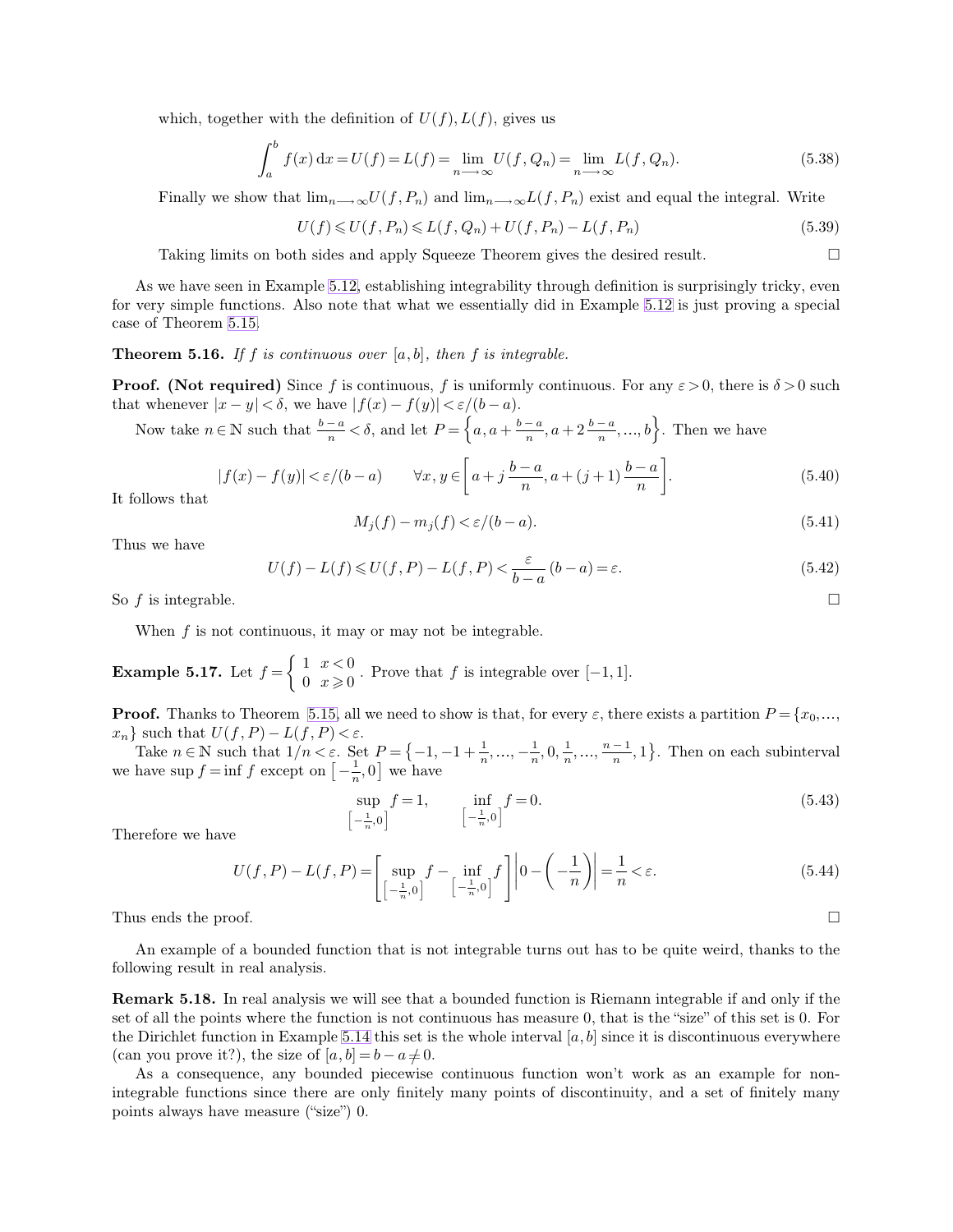On the other hand, once  $f$  is unbounded, it is never integrable according to Definition [5.10,](#page-2-1) because the supreme of f over at least one of the subinterval would be  $\infty$ , causing  $U(f, P) - L(f, P) = \infty$  for every partition P. Similarly, Definition [5.10](#page-2-1) does not cover the case when the interval [a, b] is of infinite size (that is  $a=-\infty$  or  $b=\infty$  or both). We will see in Section [5.3](#page-12-0) that there is a natural extension (improper integrals) of integrability to these situations.

#### **5.1.2. Operations of integrals.**

**Theorem 5.19. (Arithmetics)** *Let* f *and* g *be integrable functions on* [a, b] *and let* c *be a real number. Then*

- *a*) *cf is integrable and*  $\int_{a}^{b}$  $\int_a^b (cf)(x) dx = c \int_a^b$  $\int_a^b f(x) dx$ .
- b)  $f + g$  *is integrable and*  $\int_{a}^{b}$  $\int_a^b (f+g)(x) dx = \int_a^b$  $\int_a^b f(x) dx + \int_a^b$  $\int_a^b g(x) dx$ .
- *c*) fg is integrable.
- *d*) *If* |g| *is bounded below by a positive constant, then* f/g *is integrable.*

**Proof.** We prove b), c) and leave a) as exercise (note that you need to consider the cases  $c >, <, =0$ ).

• b). We try to apply Theorem [5.15.](#page-3-0) For any  $\varepsilon > 0$ , since f, g are integrable, let P, Q be partitions such that

<span id="page-5-0"></span>
$$
U(f, P) - L(f, P) < \varepsilon, \qquad U(g, Q) - L(g, Q) < \varepsilon. \tag{5.45}
$$

Now consider the partition  $P \cup Q$ . We have

$$
U(f, P \cup Q) - L(f, P \cup Q) < \varepsilon/2, \qquad U(g, P \cup Q) - L(g, P \cup Q) < \varepsilon/2. \tag{5.46}
$$

Since we have

$$
L(f, P \cup Q) + L(g, P \cup Q) \le L(f + g, P \cup Q) \le U(f + g, P \cup Q) \le U(f, P \cup Q) + U(g, P \cup Q) \tag{5.47}
$$

We conclude that  $U(f + g, P \cup Q) - L(f + g, P \cup Q) < \varepsilon$ .

• c). Since f, g are bounded, there is  $M > 0$  such that  $|f|, |g| \le M$ . Now for any  $\varepsilon > 0$ , let  $P_1$  be a partition such that  $U(f, P_1) - L(f, P_1) < \frac{\varepsilon}{2l}$  $\frac{\varepsilon}{2 M}$  and let  $P_2$  be a partition such that  $U(g, P_2) - L(g, P_2) < \frac{\varepsilon}{2 R}$  $rac{\varepsilon}{2 M}$ . Now set  $P = P_1 \cup P_2 = \{x_0 = a, ..., x_n = b\}$ . We have

$$
U(f, P) - L(f, P), U(g, P) - L(g, P) < \frac{\varepsilon}{2 M}.\tag{5.48}
$$

Let  $y, z$  be two points in  $[x_{i-1}, x_i]$ . We have

$$
|f(y) g(y) - f(z) g(z)| \leq |f(y) (g(y) - g(z))| + |g(z) (f(y) - f(z))|
$$
  
\n
$$
\leq M [|g(y) - g(z)| + |f(y) - f(z)|]
$$
  
\n
$$
\leq M [(\sup g - \inf g) + (\sup f - \inf f)]
$$
  
\n
$$
= M [M_j(g) - m_j(g)] + M [M_j(f) - m_j(f)].
$$
\n(5.49)

As this holds for every pair  $y, z$ , we conclude

$$
M_j(fg) - m_j(fg) \le M \left[ M_j(g) - m_j(g) \right] + M \left[ M_j(f) - m_j(f) \right]. \tag{5.50}
$$

Thus

$$
U(fg, P) - L(fg, P) = \sum_{j=1}^{n} [M_j(fg) - m_j(fg)] |x_j - x_{j-1}|
$$
  
\n
$$
\leq M \left\{ \sum_{j=1}^{n} [M_j(f) - m_j(f)] |x_j - x_{j-1}| + \sum_{j=1}^{n} [M_j(g) - m_j(g)] |x_j - x_{j-1}| \right\}
$$
  
\n
$$
\leq M \left\{ [U(f, P) - L(f, P)] - [U(g, P) - L(g, P)] \right\}
$$
  
\n
$$
< \varepsilon.
$$
\n(5.51)

Integrability now follows from Theorem [5.15.](#page-3-0)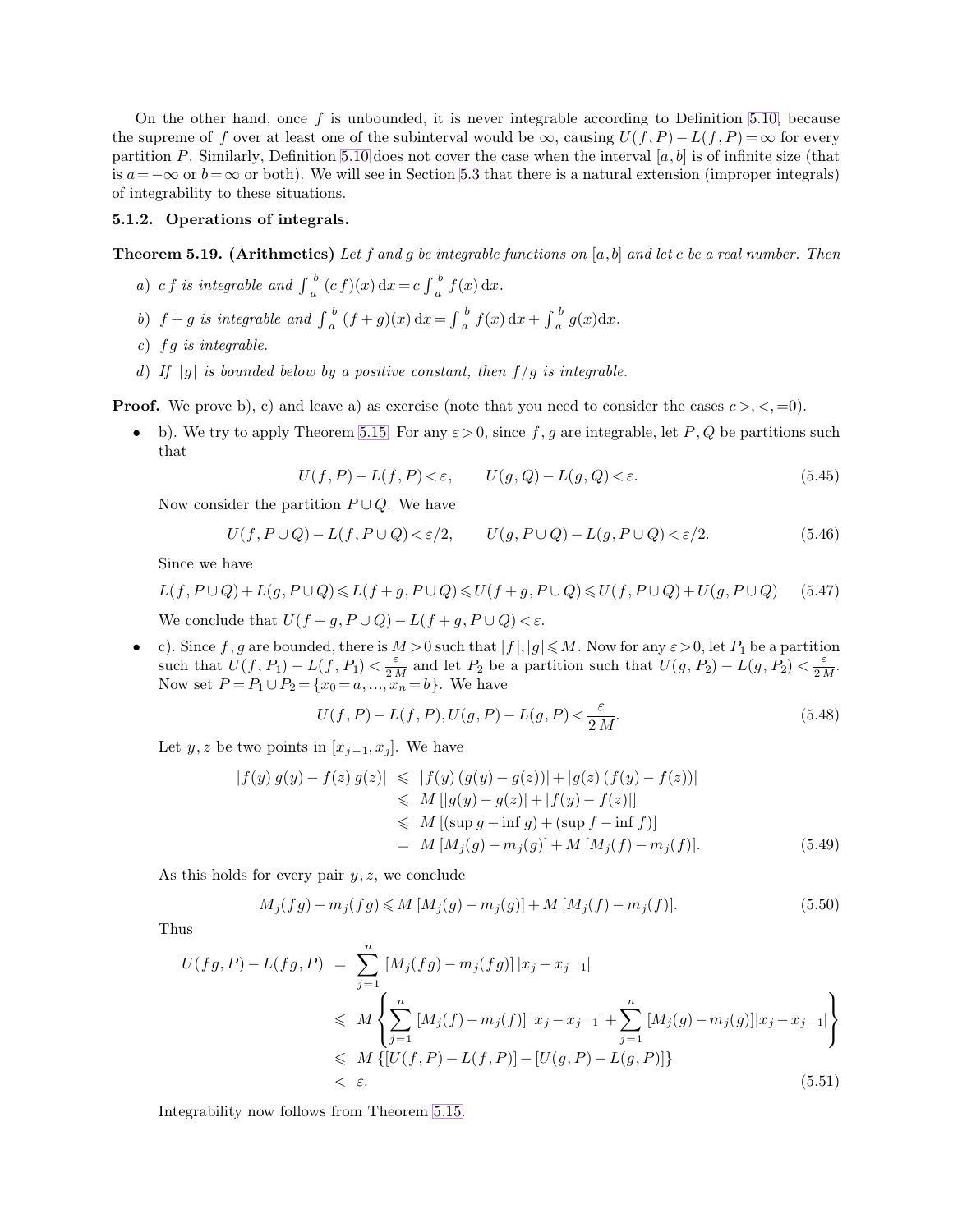<span id="page-6-0"></span>We will not spend time inventing tricks to prove d) here. But notice that all the above claims become trivial to prove in light of Remark [5.18.](#page-4-0) For example, if f, g are integrable, then their sets of discontinuity  $A_f$ ,  $A_g$ have measure 0. But then clearly the set of discontinuity for  $f + g$ ,  $f g$ ,  $f/g$  are all just subsets of  $A_f \cup A_g$  so they all must have measure 0 too. so they all must have measure 0 too.

**Remark 5.20.** Note that there is no clear relation between  $\int_a^b$ **Remark 5.20.** Note that there is no clear relation between  $\int_a^b f(x) g(x) dx$  and  $\left(\int_a^b f(x) dx\right) \left(\int_a^b g(x) dx\right)^{5.1}$  This is what makes many problems in science and engineering hard to  $\int_a^b f(x) \, dx \bigg) \left( \int_a^b$  $\int_a^b g(x) dx$ .<sup>5.1</sup> This is what makes many problems in science and engineering hard to study mathematically. The most famous among these problems is turbulence in fluid mechanics.

**Theorem 5.21. (Composite function)** *Let* f *be integrable over* [a, b] and g *be continuous. Then* g  $\circ$  f *is integrable of* [a, b]*.*

**Proof.** The proof requires uniform continuity and is omitted.

**Theorem 5.22.** Let f be a bounded function on [a, b]. Let  $c \in (a, b)$ . Then f is integrable on [a, b] if and *only if* f *is integrable on both*  $[a, c]$  *and*  $[c, b]$ *.* 

**Proof.**

• "Only if". If

$$
U(f, P) - L(f, P) < \varepsilon \tag{5.52}
$$

then we can refine (add c) to get  $\tilde{P} = P_1 \cup Q_1$ .

$$
U(f, P_1) + U(f, Q_1) < L(f, P_1) + L(f, Q_1) + \varepsilon \tag{5.53}
$$

which is enough since we have  $U(f, P_1) \geq U(f, P_1)$ .

This part is easy as any partitions  $P_1, Q_1$  of  $[a, c], [c, b]$  can be combined into a partition of  $[a, b]$ . Application of Theorem [5.15](#page-3-0) then yields the desired result.

• "If". This part is easy as an partition P can be refined to partitions  $P_1, Q_1$ .

<span id="page-6-1"></span> $\Box$ 

**Example 5.23.** 
$$
f(x) = \begin{cases} \sin \frac{1}{x} & x \neq 0 \\ 0 & x = 0 \end{cases}
$$
 is integrable.

**Proof.** By Theorem [5.22,](#page-6-0) we only need to prove the integrability of f over  $[0, b]$  for every  $b > 0$  and  $[a, 0]$ for every  $a < 0$ . We prove the first case here, the proof for the second case is similar.

Thanks to Theorem [5.15,](#page-3-0) all we need to show is that, for every  $\varepsilon$ , there exists a partition  $P = \{x_0 = 0, ...,$  $x_n = b$ } such that  $U(f, P) - L(f, P) < \varepsilon$ . Let  $\delta = \frac{\varepsilon}{2}$  $\frac{\varepsilon}{2}$ . Since f is continuous on  $[\delta, b]$ , it is integrable there. Thus there is a partition  $P_1 = \{\delta, ..., b\}$  such that

$$
U(f, P_1) - L(f, P_1) < \frac{\varepsilon}{2}.\tag{5.54}
$$

Now set  $P = \{0\} \cup P_1$ . Then we have

$$
U(f, P) = \left[\sup_{[0,\delta]} f\right] \delta + U(f, P_1) = \delta + U(f, P_1); \tag{5.55}
$$

$$
L(f, P) = \left[ \inf_{[0, \delta]} f \right] \delta + L(f, P_1) = L(f, P_1). \tag{5.56}
$$

Thus

$$
U(f, P) - L(f, P) = \delta + U(f, P_1) - L(f, P_1) < \varepsilon. \tag{5.57}
$$

Thus ends the proof.  $\square$ 

[<sup>5.1.</sup>](#page-6-1) Or more precisely, between the "scale-free" quantities  $\frac{1}{b-a}\int_a^b f(x)g(x)dx$  and  $\left[\frac{1}{b-a}\int_a^b f(x)dx\right]\left[\frac{1}{b-a}\int_a^b g(x)dx\right]$ .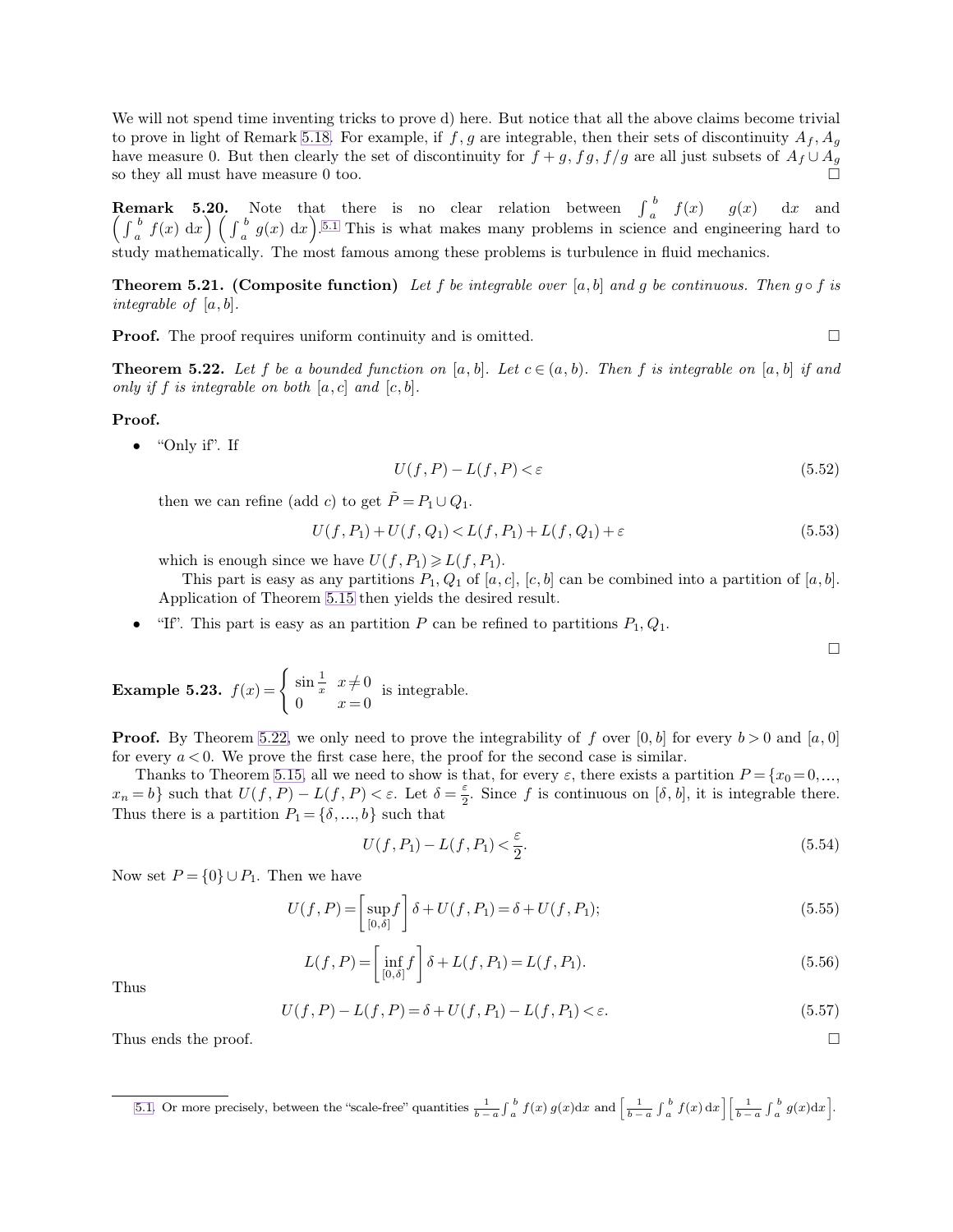#### **5.2. The Fundamental Theorem of Calculus.**

As we have seen in Example [5.12,](#page-2-0) getting  $\int_a^b$  $\int_a^b f(x) dx$  by definition is very complicated even for simple functions like  $f(x)=x$ . Fortunately, the following theorems makes this task much easier through connecting integration to (the much simpler) differentation. Let's work on one more example to appreciate this better.

**Example 5.24.** Use definition to calculate  $\int_a^b \cos x \, dx$ .

First since  $\cos x$  is bounded and continuous on  $[a, b]$ , it is integrable. For  $n \in \mathbb{N}$  let  $P_n = \{x_0 = a, ..., x_n = b\}$ with  $x_j - x_{j-1} = \frac{b-a}{n}$ . Then we calculate

$$
\frac{b-a}{n}\sum_{j=1}^{n} \left[\cos x_j\right] = \frac{b-a}{n}\sum_{j=1}^{n} \cos\left[a + \frac{j}{n}(b-a)\right]
$$

$$
= \frac{b-a}{n}\sum_{j=1}^{n} \frac{\sin\frac{b-a}{2n}\cos\left[a + \frac{j}{n}(b-a)\right]}{\sin\frac{b-a}{2n}}
$$

$$
= \frac{b-a}{n}\sum_{j=1}^{n} \frac{\sin\left[a + \left(\frac{j}{n} + \frac{1}{2n}\right)(b-a)\right] - \sin\left[a + \left(\frac{j}{n} - \frac{1}{2n}\right)(b-a)\right]}{2\sin\frac{b-a}{2n}}
$$

$$
= \frac{\frac{b-a}{2n}}{\sin\frac{b-a}{2n}} \left[\sin\left(b + \frac{b-a}{2n}\right) - \sin\left(a + \frac{b-a}{2n}\right)\right].
$$
(5.58)

Taking  $n \longrightarrow \infty$  we conclude that (recall that  $\frac{\sin x}{x} \longrightarrow 1$  as  $x \longrightarrow 0$ )

$$
\lim_{n \to \infty} \frac{b-a}{n} \sum_{j=1}^{n} [\cos x_j] = \sin b - \sin a. \tag{5.59}
$$

Now consider an arbitrary partition Q. Set  $P = Q \cup P_n$ . Then on each subinterval inside  $[x_{j-1}, x_j]$  we have

$$
|\sup(\cos x) - \cos x_j|, |\inf(\cos x) - \cos x_j| \leq \frac{b-a}{n}
$$
\n(5.60)

which leads to

$$
U(\cos x, Q) \ge U(\cos x, P) \ge \frac{b-a}{n} \sum_{j=1}^{n} [\cos x_j] - \frac{(b-a)^2}{n}
$$
 (5.61)

and

$$
L(\cos x, Q) \le L(\cos x, P) \le \frac{b-a}{n} \sum_{j=1}^{n} [\cos x_j] + \frac{(b-a)^2}{n}.
$$
 (5.62)

Taking limit  $n \longrightarrow \infty$  we conclude

$$
U(\cos x, Q) \ge \sin b - \sin a \ge L(\cos x, Q). \tag{5.63}
$$

As this holds for all partitions Q, we have  $U(\cos x) \ge \sin b - \sin a \ge L(\cos x)$ .

Finally because  $\cos x$  is integrable, we must have  $\int_a^b$  $b_{i}^{b} \cos x \, dx = U(\cos x) = L(\cos x) = \sin b - \sin a.$ 

**Remark 5.25.** In the above argument we used the fact that cos  $x$  is differentiable. It can be proved that in general, if  $f(x)$  is integrable over [a, b], then  $U(f, P_n) \longrightarrow \int_a^b$  $\int_a^b f(x) dx$  when  $n \longrightarrow \infty$ . Here  $P_n = \left\{a, a + \frac{b-a}{n}, ..., a + \frac{n-1}{n} (b-a), b\right\}$  as in the above example. More generally, any partition with  $\max_i |x_i - x_{i-1}| \longrightarrow 0$  would do.

### **5.2.1. The theorems.**

**Definition 5.26.** *Let* f *be a real function on an interval I. A function* F *on* I *is called an antiderivative of* f on I if  $F'(x) = f(x)$  for all  $x \in I$ . F is also called an indefinite integral of f, denoted by  $\int f(x) dx$ .

**Lemma 5.27.** If F is an antiderivative so is  $F + C$ . And all antiderivatives are of this form.

**Proof.** If F is an antiderivative then by definition  $F'(x) = f(x)$ . This means  $(F+C)' = f(x)$  and therefore  $F + C$  is also an antiderivative.

On the other hand, if G is also an antiderivative, then  $G'(x) = f(x) = F'(x) \Longrightarrow (G - F)' = 0 \Longrightarrow G - F'$ is a constant. Call this constant C we reach  $G(x) = F(x) + C$ .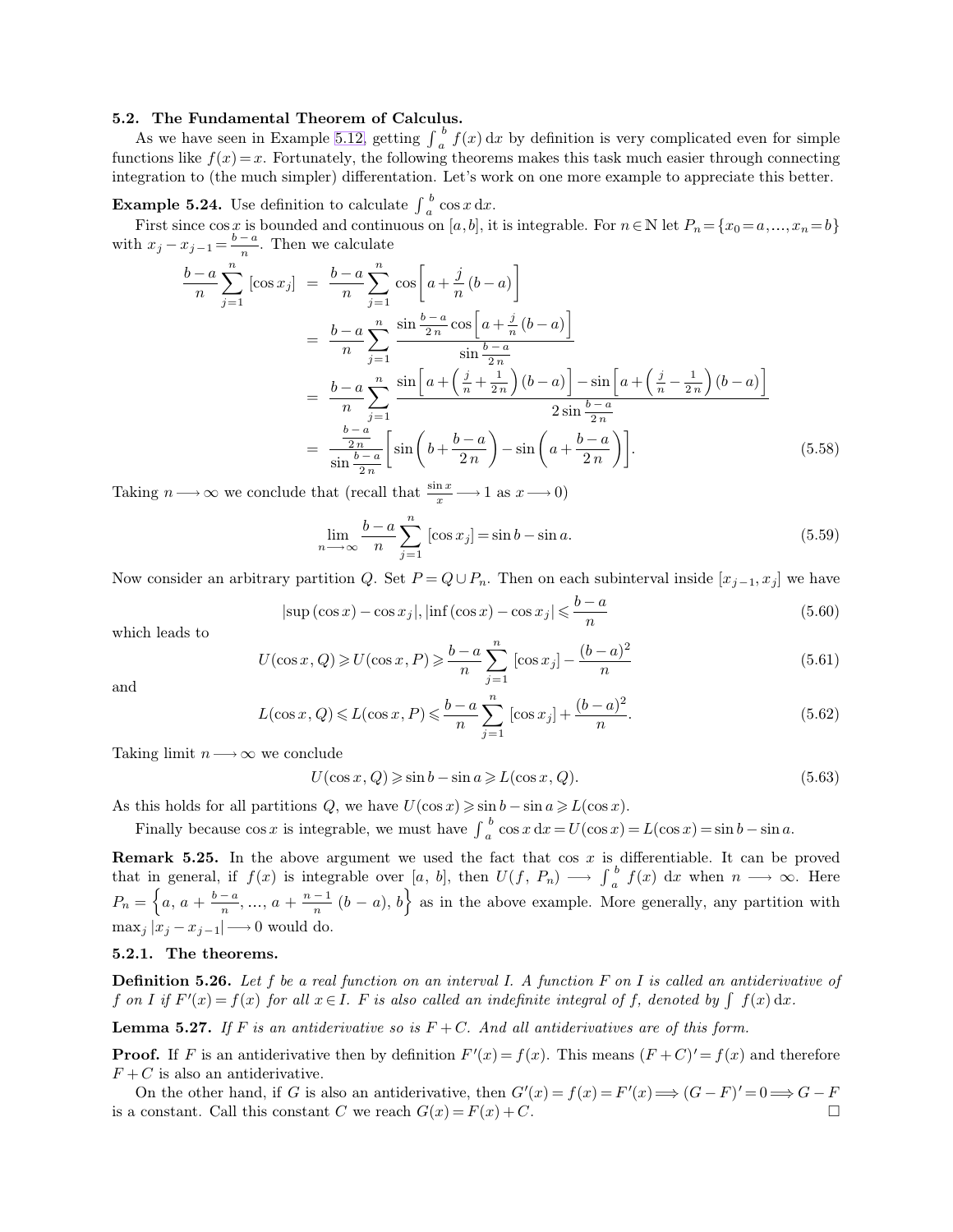**Theorem 5.28. (FTC 1st Version)** *Let* f *be integrable on* [a, b]*. If* F *is continuous on* [a, b] *and is an antiderivative of* f *on* (a, b)*, then*

$$
\int_{a}^{b} f(x) dx = F(b) - F(a).
$$
\n(5.64)

**Remark 5.29.** Note that if F is an antiderivative of f on  $(a, b)$  then F is differentiable on  $(a, b)$  and therefore continuous on  $(a, b)$ . So what the condition "F is continuous on  $[a, b]$ " really is about are continuity at the end points a, b.

**Proof.** Take any  $\varepsilon > 0$ . As f is integrable there is a partition  $P = \{x_0, ..., x_n\}$  such that  $U(f, P) - L(f, P) < \varepsilon$ which leads to  $\int_{a}^{b}$  $\int_a^b f(x) - \varepsilon < L(f, P) \le U(f, P) < \int_a^b$  $\int_a^b f(x) + \varepsilon$ 

Now since F is continuous on [a, b] and  $F' = f$  on  $(a, b)$ , by mean value theorem we have

$$
F(x_i) - F(x_{i-1}) = f(\xi_i) (x_i - x_{i-1})
$$
\n(5.65)

for  $\xi_i \in (x_{i-1}, x_i)$ . Recalling the definitions of  $U(f, P), L(f, P)$  we have

$$
L(f, P) \leq \sum_{i=1}^{n} F(x_i) - F(x_{i-1}) \leq U(f, P)
$$
\n(5.66)

which leads to

$$
\int_{a}^{b} f(x) - \varepsilon \leq F(b) - F(a) \leq \int_{a}^{b} f(x) + \varepsilon.
$$
\n(5.67)

This holds for any  $\varepsilon > 0$ , consequently we must have  $\int_{a}^{b}$  $\int_a^b f(x) dx = F(b) - F(a).$ 

**Remark 5.30.** The assumptions are all necessary. In particular we have to assume  $f$  to be integrable since otherwise  $\int_{a}^{b}$  $\int_a^b f(x) dx$  is not defined. It can indeed happen that  $f(x) = F'(x)$  is not integrable. For example  $F(x) = x \sin \frac{1}{x}$  and  $f(x) = \sin \frac{1}{x} - \frac{1}{x}$  $rac{1}{x}$  cos  $rac{1}{x}$  $\frac{1}{x}$  which is not bounded and therefore is not integrable.

**Example 5.31.** We compute  $\int_{a}^{b}$  $\int_a^b$  cos x dx again.

Since  $\cos x$  is bounded and continuous on  $[a, b]$  it is integrable. We know that  $\sin x$  is one antiderivative of  $\cos x$ . As  $\sin x$  is continuous on [a, b] we can apply FTC 1st version to get

$$
\int_{a}^{b} \cos x \, dx = \sin b - \sin a. \tag{5.68}
$$

**Theorem 5.32. (FTC 2nd Version)** *Let* f *be integrable on* [a, b]*. Then*

$$
G(x) := \int_{a}^{x} f(t) dt
$$
\n(5.69)

*is continuous on* [a, b]. Furthermore, if f is continuous at a point  $x_0 \in (a, b)$ , then G is differentiable at  $x_0$  and

$$
G'(x_0) = f(x_0). \tag{5.70}
$$

**Proof.** First show G continuous. Since f is integrable, it is bounded. Let  $M > 0$  be such that  $|f(x)| \le M$ for all  $x \in [a, b]$ .

Now set  $x_0 \in [a, b]$ . For any  $\varepsilon > 0$ , take  $\delta = \frac{\varepsilon}{h}$  $\frac{\varepsilon}{M}$ . We have, for all  $x_0 \leqslant x < x_0 + \delta$ ,

$$
|G(x) - G(x_0)| = \left| \int_{x_0}^x f(t) dt \right| \le M (x - x_0) < \varepsilon.
$$
 (5.71)

Similarly we can show that the same holds for  $x_0 - \delta < x \leq x_0$ . Thus for all  $|x - x_0| < \delta$  we have  $|G(x) - G(x_0)| < \varepsilon$  that is G is continuous at  $x_0$ .

Now we prove  $G'(x_0) = f(x_0)$  when f is continuous at  $x_0$ . For any  $\varepsilon > 0$ , since f is continuous at  $x_0$  there is  $\delta > 0$  such that when  $|x - x_0| < \delta$ ,  $|f(x) - f(x_0)| < \varepsilon$ . Now for such x we have

• either  $x > x_0$ , in this case

$$
\left| \frac{G(x) - G(x_0)}{x - x_0} - f(x_0) \right| = \left| \frac{1}{x - x_0} \int_{x_0}^x (f(t) - f(x_0)) dt \right| < \varepsilon,
$$
\n(5.72)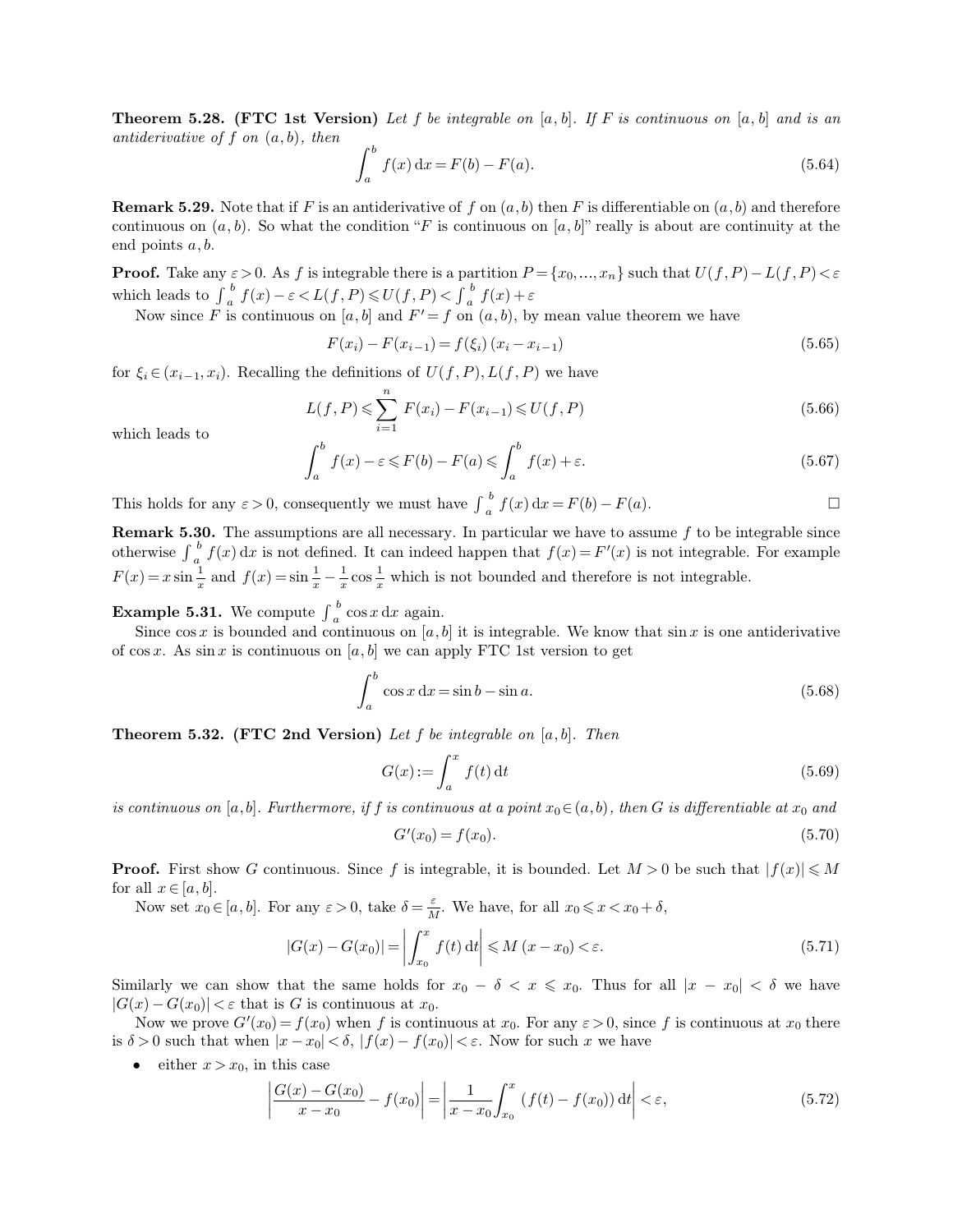or  $x < x_0$ , in this case

<span id="page-9-0"></span>
$$
\left| \frac{G(x) - G(x_0)}{x - x_0} - f(x_0) \right| = \left| \frac{1}{x - x_0} \right[ - \int_x^{x_0} (f(t) - f(x_0)) dt \right| < \varepsilon,
$$
\n(5.73)

Therefore

$$
\lim_{x \to x_0} \frac{G(x) - G(x_0)}{x - x_0} = f(x_0)
$$
\n(5.74)

and the proof ends.  $\Box$ 

**Remark 5.33.** In the above we used the following facts:

1. If  $f \leq g$ , then  $\int_a^b$  $\int_a^b f \, dx \leqslant \int_a^b$  $\int_a^b g\,dx.$  $2.$  $\int_a^b$  $\left| \int_a^b f \, dx \right| \leqslant \int_a^b$  $\int_a^b |f| \, dx.$ 

They can be easily proved using definition. The proofs are left as exercises.

**Remark 5.34.** Traditionally,  $\int_a$ b  $f(x)$  dx means b  $\int_a^a f(x) dx$  when  $a > b$ . Note that this notation is reasonable, for example if  $x < x_0$ , we have

$$
\int_{a}^{x} f(t) dt - \int_{a}^{x_0} f(t) dt = -\int_{x}^{x_0} f(t) dt
$$
\n(5.75)

which now can be simply written as

$$
\int_{x_0}^x f(t) \, \mathrm{d}t. \tag{5.76}
$$

Thus we can write

$$
\int_{a}^{x} f(t) dt - \int_{a}^{x_0} f(t) dt = \int_{x_0}^{x} f(t) dt
$$
\n(5.77)

for all  $x, x_0$ , whichever is bigger.

Obviously, if  $a = b$ , then

$$
\int_{a}^{b} f(x) dx = 0 \tag{5.78}
$$

for any integrable function  $f$ .

**Remark 5.35.** Ideally one would like to have a theorem stating

$$
f(x) \text{ integrable} \Longrightarrow G(x) := \int_{a}^{x} f(t) dt \text{ differentiable and } G'(x) = f(x). \tag{5.79}
$$

However this is not true. An example is  $f(x) = \begin{cases} 0 & x < 0 \\ 1 & x > 0 \end{cases}$  $\begin{cases} 0 & x < 0 \\ 1 & x \geqslant 0 \end{cases}$ , for which  $G(x) = \begin{cases} 0 & x < 0 \\ x & x \geqslant 0 \end{cases}$  $x \stackrel{0}{x \geq 0}$  which is not differentiable at  $x = 0$ .

It may also happen that  $\int_{a}^{a}$  $\int_{a}^{x} f(t) dt$  is differentiable at some point  $x_0$  but the derivative is not  $f(x_0)$ . For example let  $f(x) = \begin{cases} 0 & x \neq 0 \\ 1 & x = 0 \end{cases}$ . Set  $a = -1$ . Then

$$
G(x) = \int_{a}^{x} f(t) dt = 0
$$
\n(5.80)

for all x but  $G'(0) = 0 \neq f(0) = 1.5.2$ 

## **5.2.2. Applications.**

**Theorem 5.36. (Integration by parts)** If u, v are continuous on [a, b] an differentiable on  $(a, b)$ , and if u ′ , v′ *are integrable on* [a, b]*, then*

$$
\int_{a}^{b} u(x) v'(x) dx = u(b) v(b) - u(a) v(a) - \int_{a}^{b} u'(x) v(x) dx.
$$
 (5.81)

[<sup>5.2.</sup>](#page-9-0) Clearly this counterexample is very artificial. There is a reason behind this. It turns out that, if  $f(x)$  is integrable over [a, b], then the derivative of  $\int_a^x f(t) dt$  must coincide with  $f(x)$  for "almost all"  $x \in (a, b)$ . This is the so-called Lebesgue's Differentiation Theorem.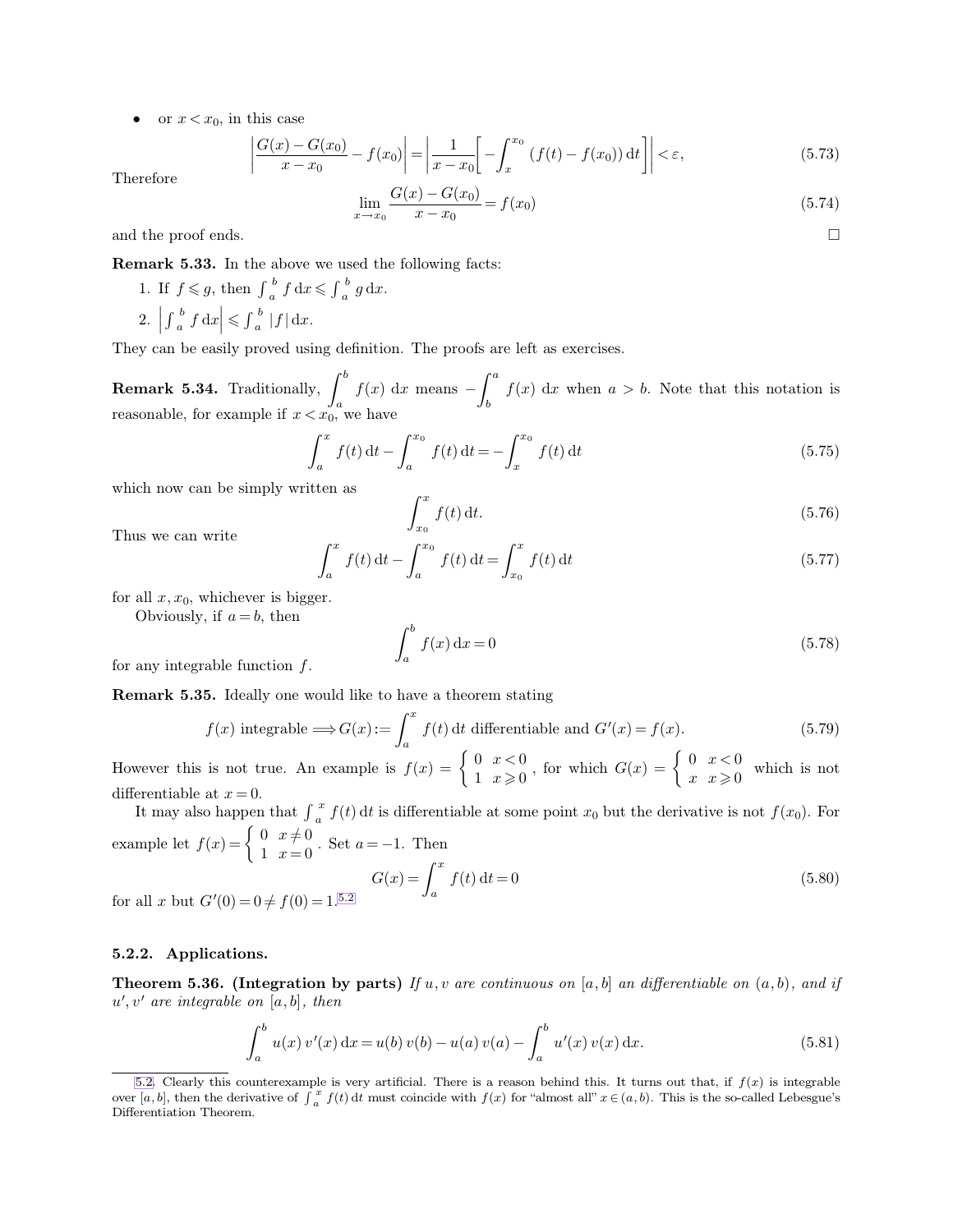**Proof.** Let  $F = u v$ . Then  $F' = u v' + u' v$ . Since u, v are continuouson [a, b], they are also integrable on [a, b]. Together with integrability of u', v' we conclude F' is integrable (Theorem [5.19\)](#page-5-0) on [a, b]. Application of the first version of FTC gives the desired result.

**Example 5.37.** Calculate

$$
\int_0^1 x e^x \, \mathrm{d}x. \tag{5.82}
$$

**Solution.** We set  $v = e^x, u = x$ . Then we have

$$
\int_0^1 x e^x dx = \int_0^1 u v' dx
$$
  
=  $u(1) v(1) - u(0) v(0) - \int_0^1 v u' dx$   
=  $e - \int_0^1 e^x dx$   
=  $e - e^x |_{x=0}^{x=1}$   
= 1. (5.83)

**Example 5.38.** Taylor expansion with integral remainder.

We can obtain Taylor expansion using integration by parts.

$$
f(x) - f(a) = \int_{a}^{x} f'(t) dt
$$
  
\n
$$
= [t f'(t)]_{a}^{x} - \int_{a}^{x} t f''(t) dt
$$
  
\n
$$
= f'(a) (x - a) + x [f'(x) - f'(a)] - \int_{a}^{x} t f''(t) dt
$$
  
\n
$$
= f'(a) (x - a) + \int_{a}^{x} (x - t) f''(t) dt
$$
  
\n
$$
= f'(a) (x - a) - \int_{a}^{x} f''(t) \left[ \frac{(x - t)^{2}}{2} \right]^{t} dt
$$
  
\n
$$
= f'(a) (x - a) - \left\{ f''(t) \frac{(x - t)^{2}}{2} \right\}_{t=a}^{t=x} + \int_{a}^{x} \frac{(x - t)^{2}}{2} f'''(t) dt
$$
  
\n
$$
= f'(a) (x - a) + \frac{f''(a)}{2} (x - a)^{2} + \int_{a}^{x} \frac{(x - t)^{2}}{2} f'''(t) dt
$$
  
\n
$$
= \cdots = f'(a) (x - a) + \frac{f''(a)}{2} (x - a)^{2} + \frac{f'''(a)}{3!} (x - a)^{2} + \int_{a}^{x} \frac{(x - t)^{3}}{6} f^{(4)}(t) dt
$$
  
\n
$$
\vdots
$$
  
\n
$$
= \sum_{m=0}^{n} \frac{f^{(m)}(a)}{m!} (x - a)^{m} + \int_{a}^{x} \frac{(x - t)^{n}}{n!} f^{(n+1)}(t) dt.
$$
 (5.84)

The remainder  $\int_a$  $\frac{x}{(x-t)^n}$  $\frac{(n+1)}{n!} f^{(n+1)}(t)$  dt is called "integral remainder". One can show that if  $f^{(n+1)}(t)$  is continuous, then there is  $\xi \in (a, x)$  such that

$$
\int_{a}^{x} \frac{(x-t)^{n}}{n!} f^{(n+1)}(t) dt = \frac{f^{(n+1)}(\xi)}{(n+1)!} (x-a)^{n+1}
$$
\n(5.85)

which is exactly the Lagrange remainder. The disadvantage of the Lagrange remainder is that

- 1. We have no knowledge of where  $\xi$  exactly is;
- 2. The dependence of  $\xi$  on x may be rough. For example, we can differentiate the integral remainder but not the Lagrange remainder (due to  $\xi(x)$  may not be differentiable).

Therefore in analysis one should try to use integral remainder whenever possible.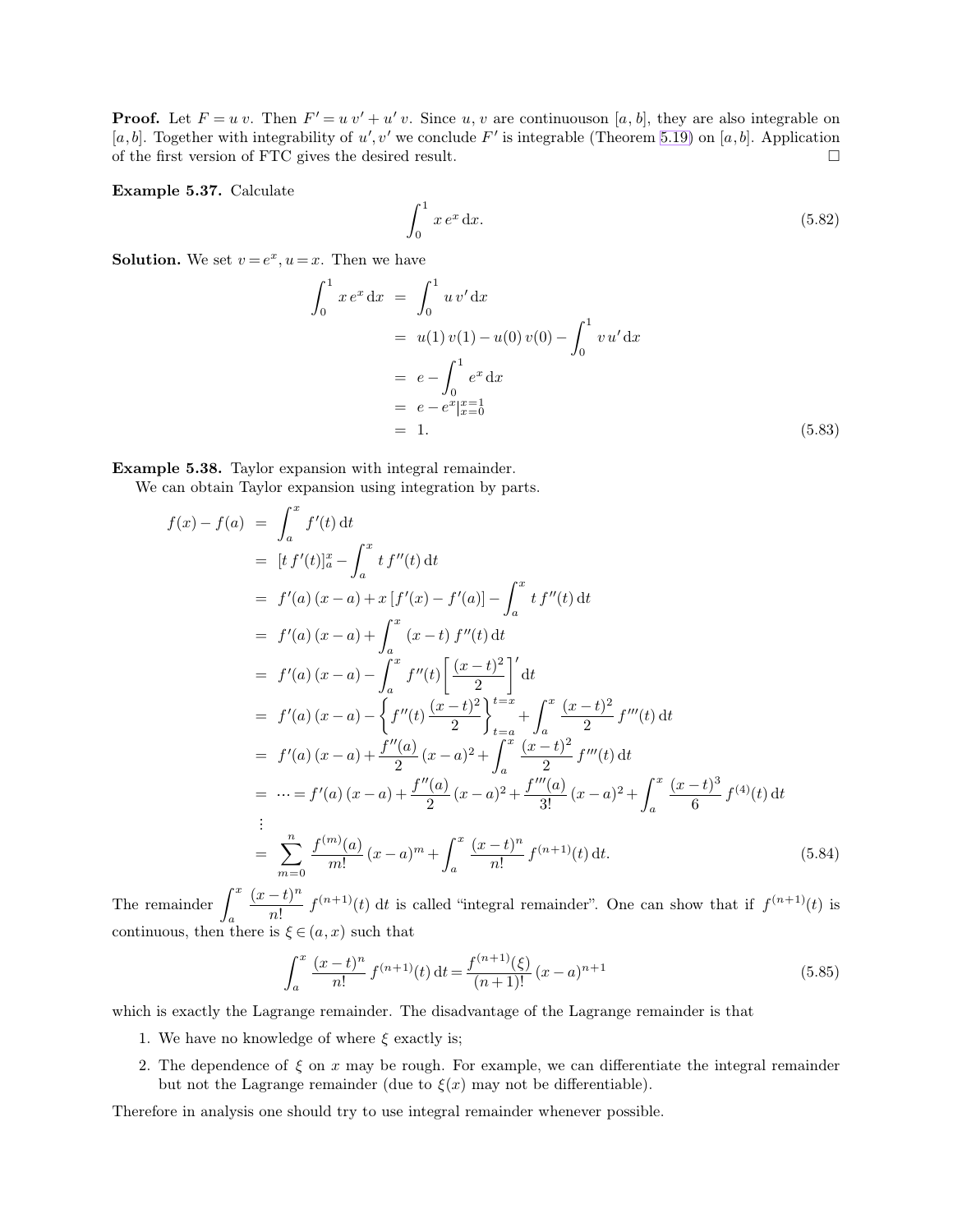**Theorem 5.39. (Change of variables)** *Let* u *be differentiable and assume* u ′ *is integrable on* [a, b]*. If* f *is continuous on*  $I := u([a, b])$ *, then* 

$$
\int_{a}^{b} f(u(t)) u'(t) dt = \int_{u(a)}^{u(b)} f(x) dx.
$$
\n(5.86)

**Remark 5.40.** In the case  $u(b) < u(a)$ , the integral is understood as

$$
\int_{u(a)}^{u(b)} f(x) dx = -\int_{u(b)}^{u(a)} f(x) dx.
$$
 (5.87)

**Proof.** We notice that, if we define  $F(x) = \int_{u(a)}^{x}$  $\int_{f(x)}^{x} f(t) dt$ , then  $F'(x) = f(x)$  and it follows from FTC Version 1 that

$$
\int_{u(a)}^{u(b)} f(t) dt = F(u(b)) - F(u(a));
$$
\n(5.88)

On the other hand, if we set

$$
G(t) := F(u(t))\tag{5.89}
$$

then by Chain rule

$$
G'(t) = \frac{d}{dt}F(u(t)) = F'(u(t))u'(t) = f(u(t))u'(t).
$$
\n(5.90)

Note that the last equality is a result of FTC Version 2 and only holds because  $f$  is continuous.

Next we check that  $f(u(t))$  u'(t) is integrable:  $f(x)$ ,  $u(t)$  continuous  $\implies$   $f(u(t))$  continuous  $\implies$   $f(u(t))$ integrable  $\implies f(u(t)) u'(t)$  integrable thanks to Theorem [5.19](#page-5-0) since  $u'(t)$  is integrable.

Finally applying FTC Version 1 to G we have

$$
\int_{a}^{b} f(u(t)) u'(t) dt = G(b) - G(a) = F(u(b)) - F(u(a)).
$$
\n(5.91)

and the proof ends.  $\Box$ 

**Remark 5.41.** Note that we **don't** need u to be one-to-one!

**Example 5.42.** Calculate

$$
\int_0^{\pi/4} \frac{\mathrm{d}x}{\cos x}.\tag{5.92}
$$

**Solution.** Set  $y = \sin x$ . We see that  $[0, \pi/4]$  is mapped to  $[\sin 0, \sin (\pi/4)] = \left[0, \frac{\sqrt{2}}{2}\right]$  $\frac{\sqrt{2}}{2}$ . Now calculate

$$
\int_0^{\pi/4} \frac{dx}{\cos x} = \int_0^{\pi/4} \frac{\cos x \, dx}{\cos^2 x}
$$
  
= 
$$
\int_0^{\pi/4} \frac{\cos x \, dx}{1 - \sin^2 x}
$$
  
= 
$$
\int_0^{\sqrt{2}/2} \frac{dy}{1 - y^2}
$$
  
= 
$$
-\frac{1}{2} \int_0^{\sqrt{2}/2} \left[ \frac{dy}{y - 1} - \frac{dy}{y + 1} \right]
$$
  
= 
$$
-\frac{1}{2} [\ln |y - 1| - \ln |y + 1|]_{y=0}^{y=\sqrt{2}/2}
$$
  
= 
$$
\frac{1}{2} \ln \left( \frac{y + 1}{1 - y} \right)_{y=0}^{y=\sqrt{2}/2}
$$
  
= 
$$
\frac{1}{2} \ln \left( \frac{\sqrt{2} + 1}{\sqrt{2} - 1} \right).
$$
 (5.93)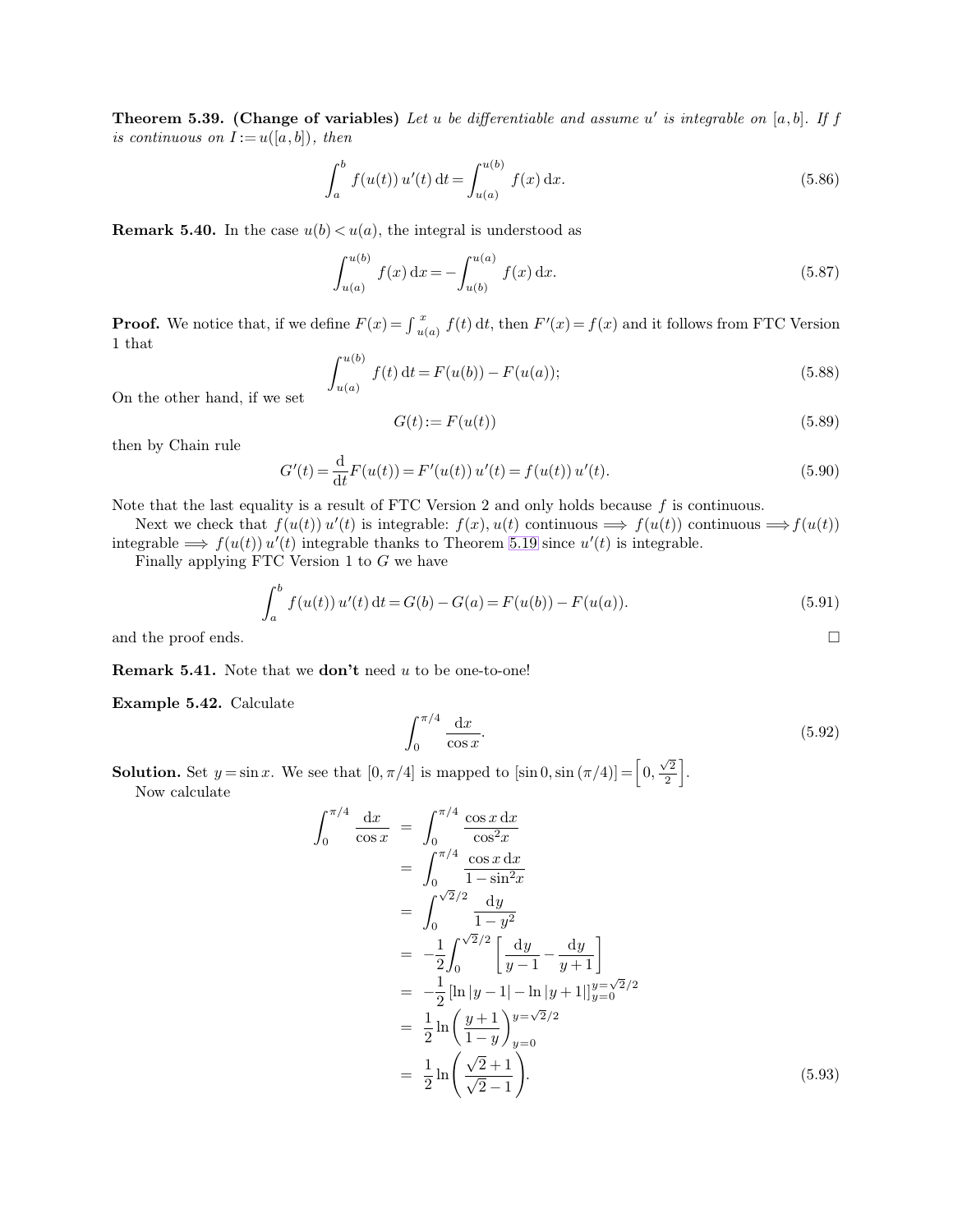#### **5.3. Improper Riemann Integration.**

Recall that Definition [5.10](#page-2-1) cannot deal with unbounded functions or unbounded intervals. However for some functions there is a reasonable way to define integrals.

**Definition 5.43.** Let  $a < b$  where  $a, b$  may be extended real numbers. Let  $f:(a, b) \mapsto \mathbb{R}$ . Then f is said to be *improperly integrable on* (a, b) *if*

- *a*) *f is locally integrable: For any*  $c, d \in \mathbb{R}$ ,  $a < c < d < b$ , *f is integrable on*  $[c, d]$ *, and*
- *b*)  $\lim_{c \to a+} \left( \lim_{d \to b-} \int_{c}^{a}$  $\frac{d}{dx} f(x) dx$  exists and is finite. Call this limit the improper Riemann integral of f *over* (a, b)*, denote it by*

$$
\int_{a}^{b} f(x) \, \mathrm{d}x. \tag{5.94}
$$

We state without proof the following theorem which guarantees the consistency of the above definition.

# **Theorem 5.44.**

*a*) *If* f *is integrable on* (a, b)*, then it is improperly integrable and its improper integral equals its integral. b*) *If* f *is improperly integrable on* (a, b)*, then the order of limit taking does not matter:*

$$
\int_{a}^{b} f(x) dx = \lim_{c \to a+} \left( \lim_{d \to b-} \int_{c}^{d} f(x) dx \right) = \lim_{d \to b-} \left( \lim_{c \to a+} \int_{c}^{d} f(x) dx \right).
$$
 (5.95)

**Proof.** Not required. □

**Example 5.45.** Show that  $f(x) = x^{-1/2}$  is improperly integrable on  $(0, 1]$ .

**Proof.** For any  $0 < c < d < 1$  f is continuous on  $[c, d]$  so f is locally integrable. We calculate

$$
\int_{c}^{d} f(x) dx = 2 x^{1/2} \vert_{x=c}^{x=d} = 2 \left[ d^{1/2} - c^{1/2} \right].
$$
 (5.96)

Then

$$
\lim_{c \to 0+} \left( \lim_{d \to 1-} \int_c^d f(x) \, dx \right) = \lim_{c \to 0+} 2 \left[ 1 - c^{1/2} \right] = 2. \tag{5.97}
$$

So f is improperly integrable on  $(0, 1]$  and its improper integral over  $(0, 1)$  is 2.

**Example 5.46.** Show that  $f(x) = x^{-1}$  is not improperly integrable on  $(0, 1)$ .

**Proof.** For any  $0 < c < d < 1$  f is continuous on [c, d] so f is locally integrable. We have

$$
\int_{c}^{d} x^{-1} dx = \ln d - \ln c.
$$
 (5.98)

Then

$$
\lim_{c \to 0+} \left( \lim_{d \to 1-} \int_c^d f(x) dx \right) = \lim_{c \to 0+} -\ln c = \infty
$$
\n(5.99)

The limit is not finite so f is not improperly integrable on  $(0, 1)$ .

**Example 5.47.** Show that  $f(x) = \begin{cases} 1 & x \text{ rational} \\ 0 & x \text{ irrational} \end{cases}$  is not improperly integrable on  $(0, 1)$ .

**Proof.** For  $0 < c < d < 1$ , we know that  $f(x)$  is not integrable on  $(c, d)$ . So f is not locally integrable and cannot be improperly integrable.  $\Box$ 

<span id="page-12-0"></span>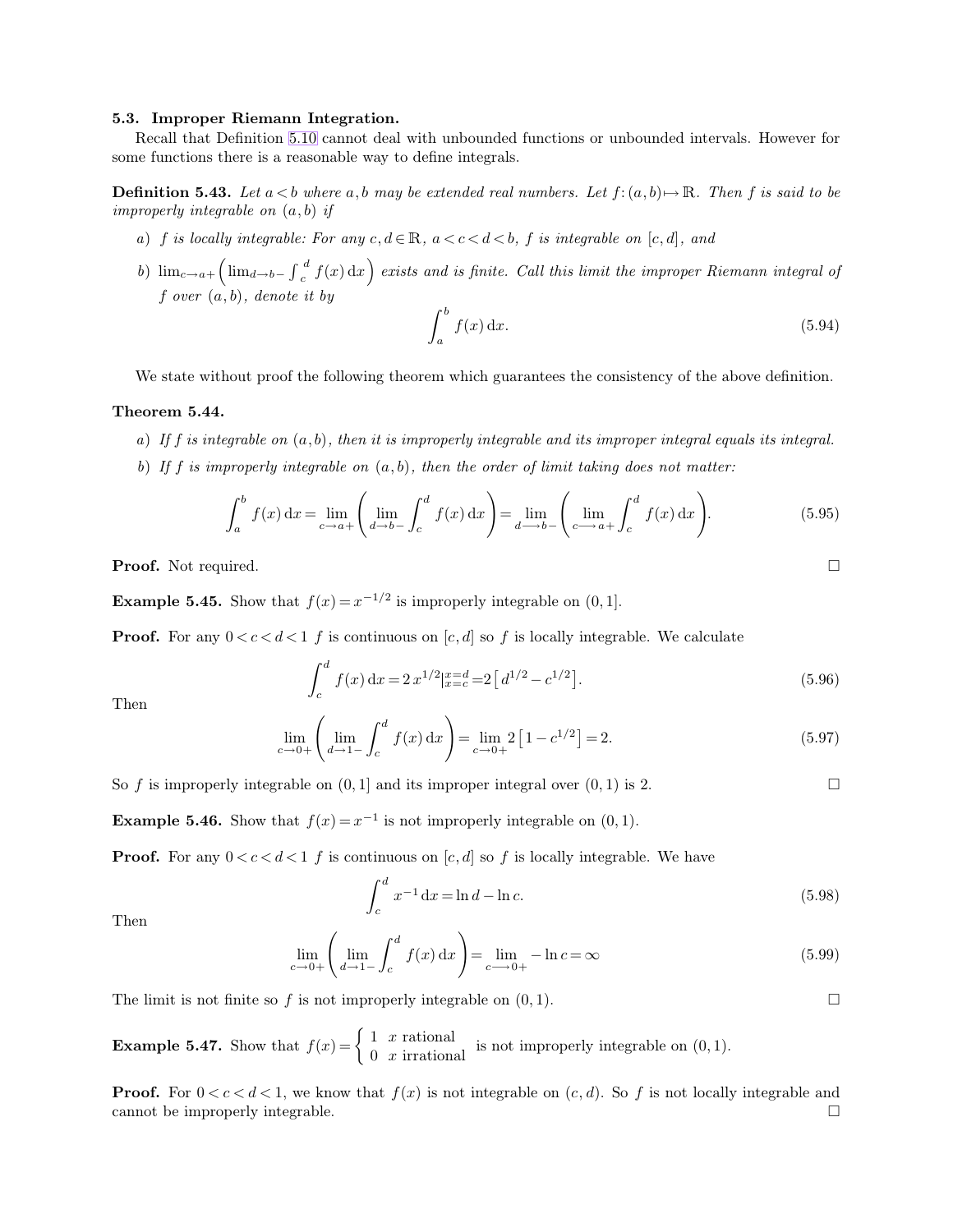**Theorem 5.48. (Arithmetics)** Let  $f$ ,  $g$  be improperly integrable on  $(a, b)$ . Then

- *a*) *For any*  $c \in \mathbb{R}$ , *cf is improperly integrable on*  $(a, b)$  *with*  $\int_a^b$  $\int_a^b cf(x) dx = c \int_a^b$  $\int_a^b f(x) dx$ .
- b)  $f + g$  *is improperly integrable on*  $(a, b)$  *with*  $\int_a^b$  $\int_a^b (f(x) + g(x)) dx = \int_a^b$  $\int_a^b f(x) dx + \int_a^b$  $\int_a^b g(x) dx$ .
- *c*) *If* g *is bounded and locally integrable, and* |f | *is improperly integrable, then* f g *is improperly integrable.*

Instead of proving the theorem, we discuss briefly part c).

• Note that we do not need g to be improperly integrable on  $(a, b)$ . This relaxation should become natural in light of the following example:

> Take  $a = 0, b = \infty$ . Take  $g = 1$ . Then g is not improperly integrable on  $(0, \infty)$  but clearly if  $f$  is improperly integrable then so is  $fg$ .

The (stronger) requirement that  $|f|$  (instead of f) being improperly integrable is necessary, as can be seen from the following example:

 $\overline{d}$  –

Consider  $a = \pi$ ,  $b = \infty$  and  $f(x) = \frac{\sin x}{x}$ . Then for any  $1 < c < d < \infty$ , we have Z c  $\int_a^d \sin x$  $\frac{\ln x}{x} dx = \int$ c  $\begin{array}{c} d \end{array} 1$  $\frac{1}{x}(-\cos x)' dx$  $= \left[ \frac{\cos d}{d} \right]$ cos c  $]+$  $\frac{d}{dx}$  cos x

Now the limit of the first term obviously exists. For the second term, since  $\frac{\cos x}{x^2}$  is continuous on  $[\pi, d]$  for any d, we have

c

$$
\lim_{d \to \infty} \left[ \lim_{c \to \pi} \int_{c}^{d} \frac{\cos x}{x^2} dx \right] = \lim_{d \to \infty} \int_{\pi}^{d} \frac{\cos x}{x^2} dx.
$$
 (5.101)

c

 $x^2$ 

 $(5.100)$ 

It turns out that this limit exists: Set  $F(d) := \int_{\pi}^{c}$  $\frac{d}{\tau} \frac{\cos x}{x^2} dx$ , we only need to show that  $\lim_{d\longrightarrow\infty}F(d)$  exists and is finite. It suffices to show that for any sequence  $d_n \longrightarrow \infty$ ,  $\lim_{n\to\infty}F(d_n)$  exists and is finite. For any  $\varepsilon > 0$ , take  $N \in \mathbb{N}$  such that  $d_n > \varepsilon^{-1}$  for all  $n > N$ . Then for any  $n, m > N$ , we have (assume  $m > n$ )

$$
|F(d_m) - F(d_n)| = \left| \int_{d_n}^{d_m} \frac{\cos x}{x^2} dx \right|
$$
  
\n
$$
\leq \int_{d_n}^{d_m} \frac{1}{x^2} dx
$$
  
\n
$$
= \left| \frac{1}{d_n} - \frac{1}{d_m} \right|
$$
  
\n
$$
< \max \left\{ \frac{1}{d_n}, \frac{1}{d_m} \right\} < \varepsilon.
$$
 (5.102)

Thus  $F(d_n)$  is Cauchy and therefore converges to a finite limit.

Therefore  $f(x)$  is improperly integrable over  $(\pi, \infty)$ . Now take  $g(x) =$  $\int 1$   $\sin x > 0$  $-1 \sin x \leqslant 0$ . We have  $f(x) g(x) = \frac{|\sin x|}{x}$ . We have

$$
\int_{\pi}^{n\pi} f(x) g(x) dx = \sum_{k=1}^{n-1} \int_{k\pi}^{(k+1)\pi} \frac{|\sin x|}{x} dx
$$
  
\n
$$
\geqslant \sum_{k=1}^{n-1} \frac{1}{(k+1)\pi} \int_{k\pi}^{(k+1)\pi} |\sin x| dx
$$
  
\n
$$
= \frac{2}{\pi} \sum_{k=1}^{n-1} \frac{1}{(k+1)}. \tag{5.103}
$$